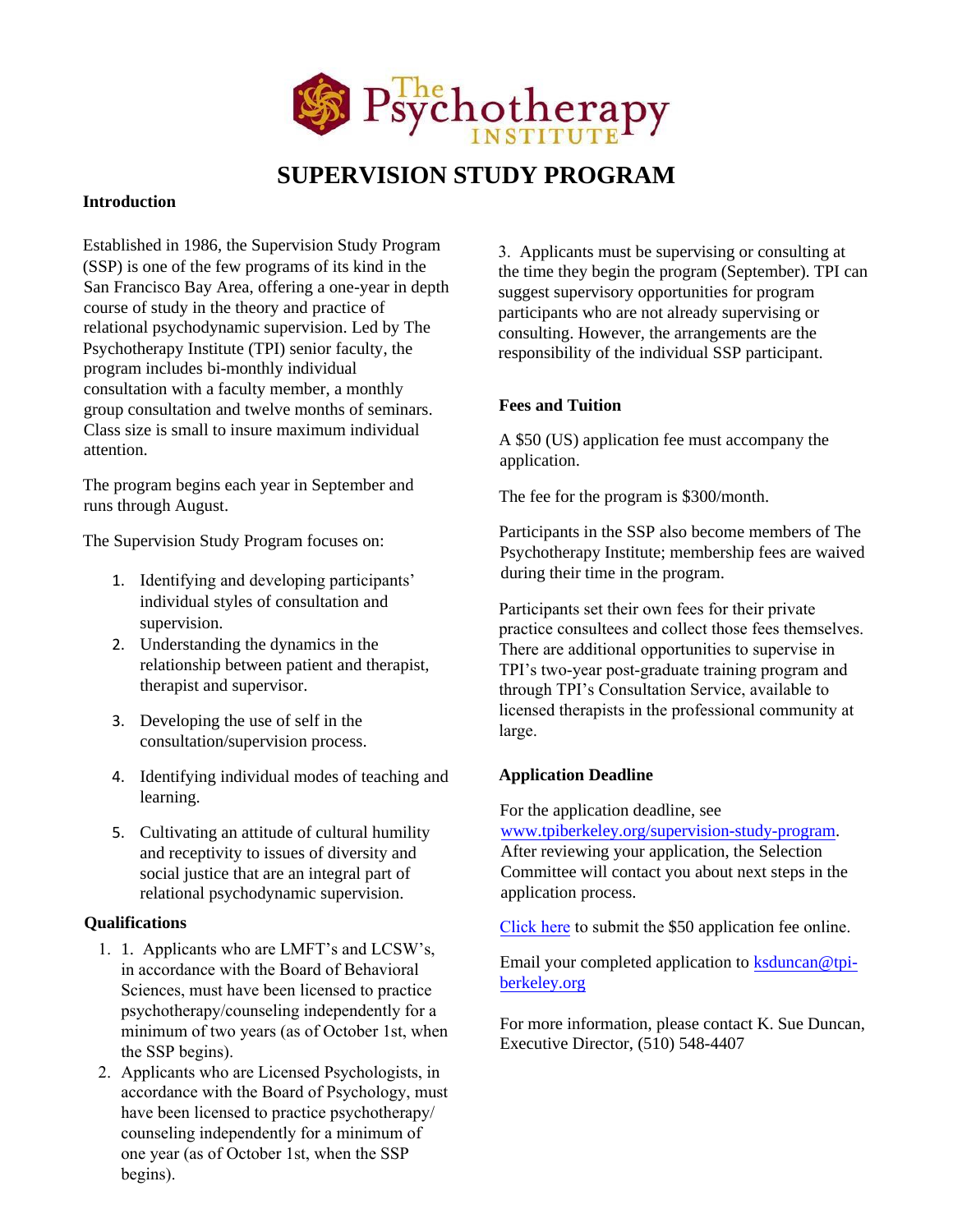

# **SUPERVISION STUDY PROGRAM APPLICATION FORM**

| City/State/Zip<br><u> 1989 - Johann Barnett, fransk politiker (d. 1989)</u>      |                                                                 |              |
|----------------------------------------------------------------------------------|-----------------------------------------------------------------|--------------|
|                                                                                  |                                                                 |              |
|                                                                                  |                                                                 |              |
|                                                                                  |                                                                 |              |
| Type of License ______________________License Number ___________________________ |                                                                 |              |
| Month & Year License Obtained (2 years of post-license experience required)      |                                                                 | Total number |
|                                                                                  | of hours you have provided supervision or consultation to date: |              |

## **Resume**

Please attach a copy of your resume.

## **Letters of Reference**

Three letters of reference are to be sent to TPI in support of your application. At least two of your references should be current or former employers, supervisors, consultants, or teachers who can evaluate your clinical work in a professional or training setting.

Please list the names and phone numbers of the individuals from whom you will request letters of reference and forward a copy of the Letters of Reference Form.

| Name | Phone |
|------|-------|
| Name | Phone |
| Name | Phone |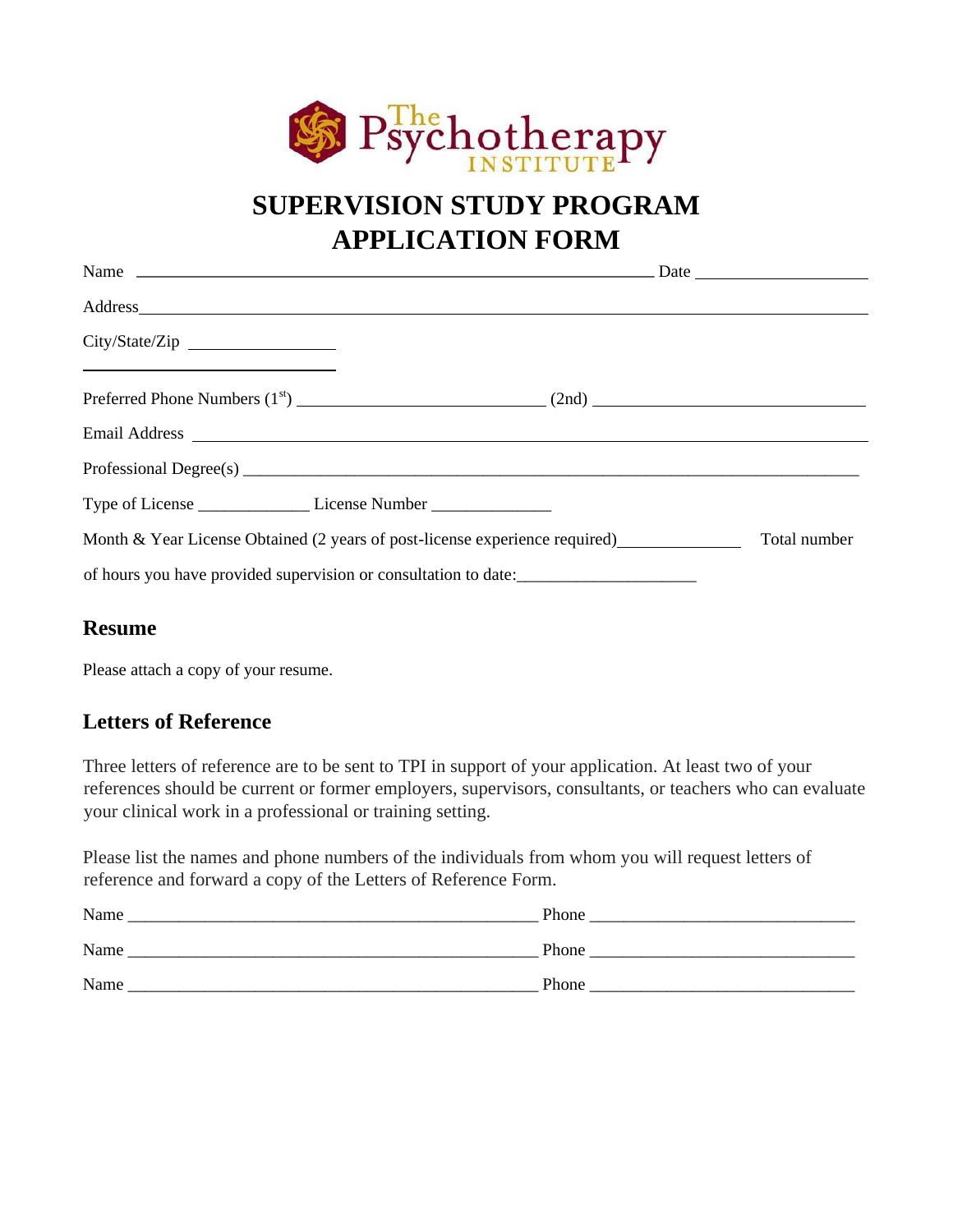## **Application Narrative**

Please help us get to know you by reflecting on the following areas. We are interested in how you think about supervision and how you learn. Specifically, through the application and interview process, we want to get to know your vulnerable and reflective self. In other words, we are looking for how you use yourself in and make meaning from clinical and supervisory exchanges. We expect that this part of the application will be approximately 4-6 pages in length. Note that your application materials will be made available to your individual and group consultants.

- 1. Describe your interest in seeking intensive training as a supervisor/consultant at this time in your career? What are your goals for this training program?
- 2. Describe your current clinical work, including: your work setting(s); kinds of people with whom you work; challenges with which you work; and your clinical orientation(s).
- 3. Describe the factors that have influenced your professional development as a clinician, including personal experiences. You may include experiences in your own personal therapy, if you choose.
- 4. If you are already providing supervision or consultation, describe a supervision/ consultation experience that challenged you. Include what made it challenging; your internal experience as the supervisor/consultant; how you did or did not address the issue(s) at the time; and how you understand what occurred between you and the supervisee/consultee as you look back on the case. As relevant, describe any issues in the case related to culture, diversity, and difference. OR

If you have not provided supervision or consultation, describe a challenging supervision or consultation experience you received. Focus on what made it challenging; how you conceptualized and addressed the issue(s) at the time; how you understand what occurred between you and your supervisor/consultant as you look back on the experience; and how it has impacted your clinical work. Describe any issues in the case related to culture, diversity, and difference.

## **APPLICATION CHECKLIST**

Listed below are the items necessary for you to complete an application for the Supervision Study Program. If you have any questions, please contact K. Sue Duncan, Executive Director, at (510) 548-4407.

- **Completed application form**
- $\Box$  Resume
- $\Box$  Completed application narrative

 $\Box$  Three letters of reference (to be sent directly to The Psychotherapy Institute by references)

Submitted \$50 Application Fee Online